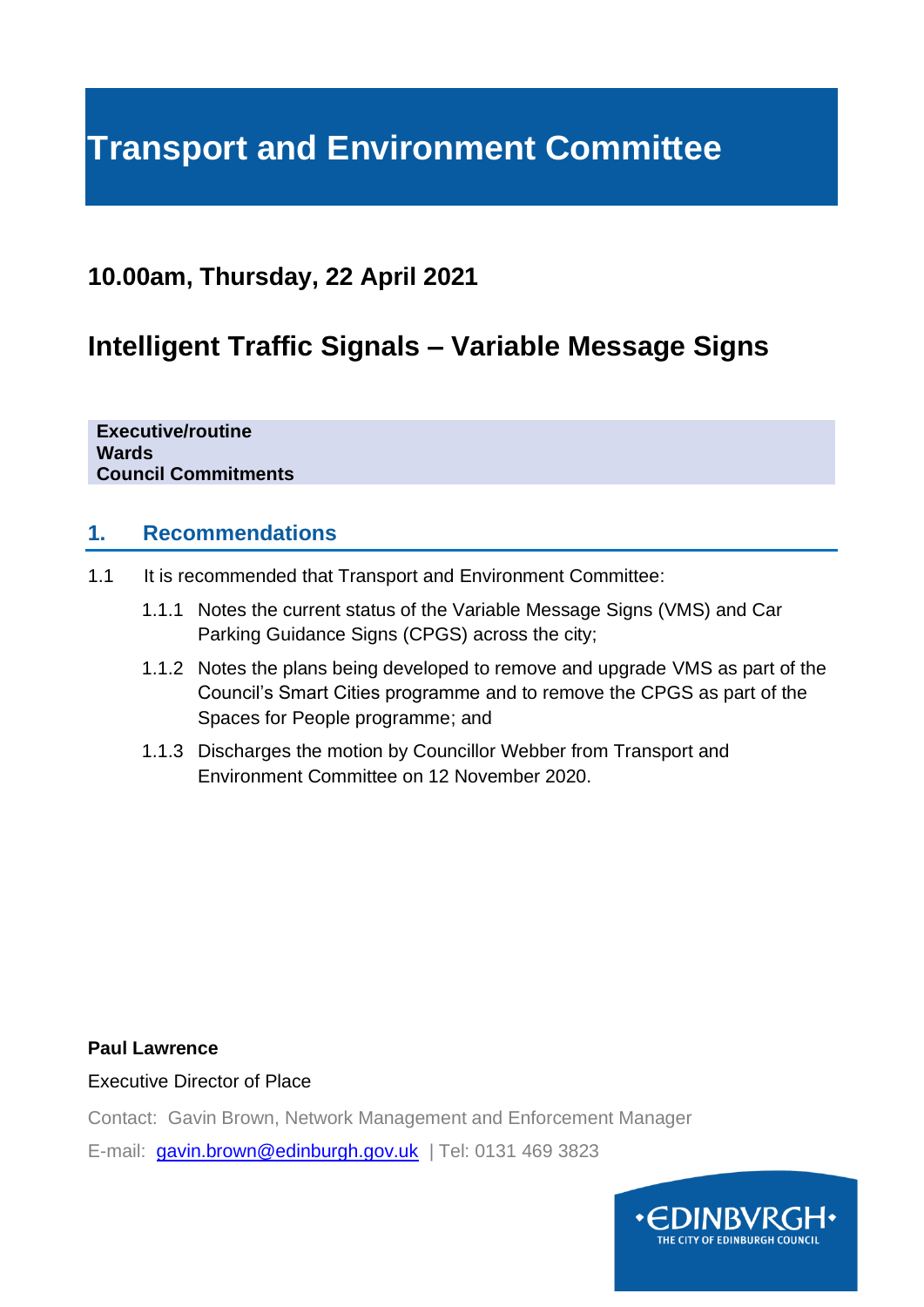**Report**

# **Intelligent Traffic Signals – Variable Message Signs**

#### **2. Executive Summary**

2.1 This report summarises the existing arrangements for Variable Message Signs (VMS) across the city and Car Parking Guidance Signs (CPGS) in the city centre. The report also sets out plans to remove all of the CPGS, as part of the Spaces for People programme, and to remove or upgrade existing VMS signs. Alongside the upgrade of some existing signs, a new Common Database will support the dissemination of travel information in a variety of ways.

#### **3. Background**

- 3.1 On 12 November 2020, Transport and Environment Committee approved the following motion by Councillor Webber:
	- 3.1.1 Committee notes:
		- 3.1.1.1 As part of its traffic information system a series of large Variable Message Signs throughout Edinburgh;
		- 3.1.1.2 Some do not appear to be working and many appear underused;
		- 3.1.1.3 The contribution these installed Variable Message Signs can make to traffic flow, limiting unnecessary journeys and improving the visitor experience in Edinburgh; and instructs
		- 3.1.1.4 A report in two cycles clarifying the extent, use, condition and plans for the Variable Message Sign system in Edinburgh. The report should clarify, where appropriate, reasons for lack of use of these signs.
- 3.2 VMS are road signs strategically placed on the road network which display text that can be altered remotely to alert drivers of various conditions on the road ahead. The intention of these signs is to inform the travelling public and assist them in finding optimum routes through the city.
- 3.3 CPGS display real time information on the number of car parking spaces available within the city's car parks, informing and directing car drivers.
- 3.4 The Council's policy is to promote travel options in line with the Transport Hierarchy, but the provision of VMS and CPGS systems mainly benefits motorised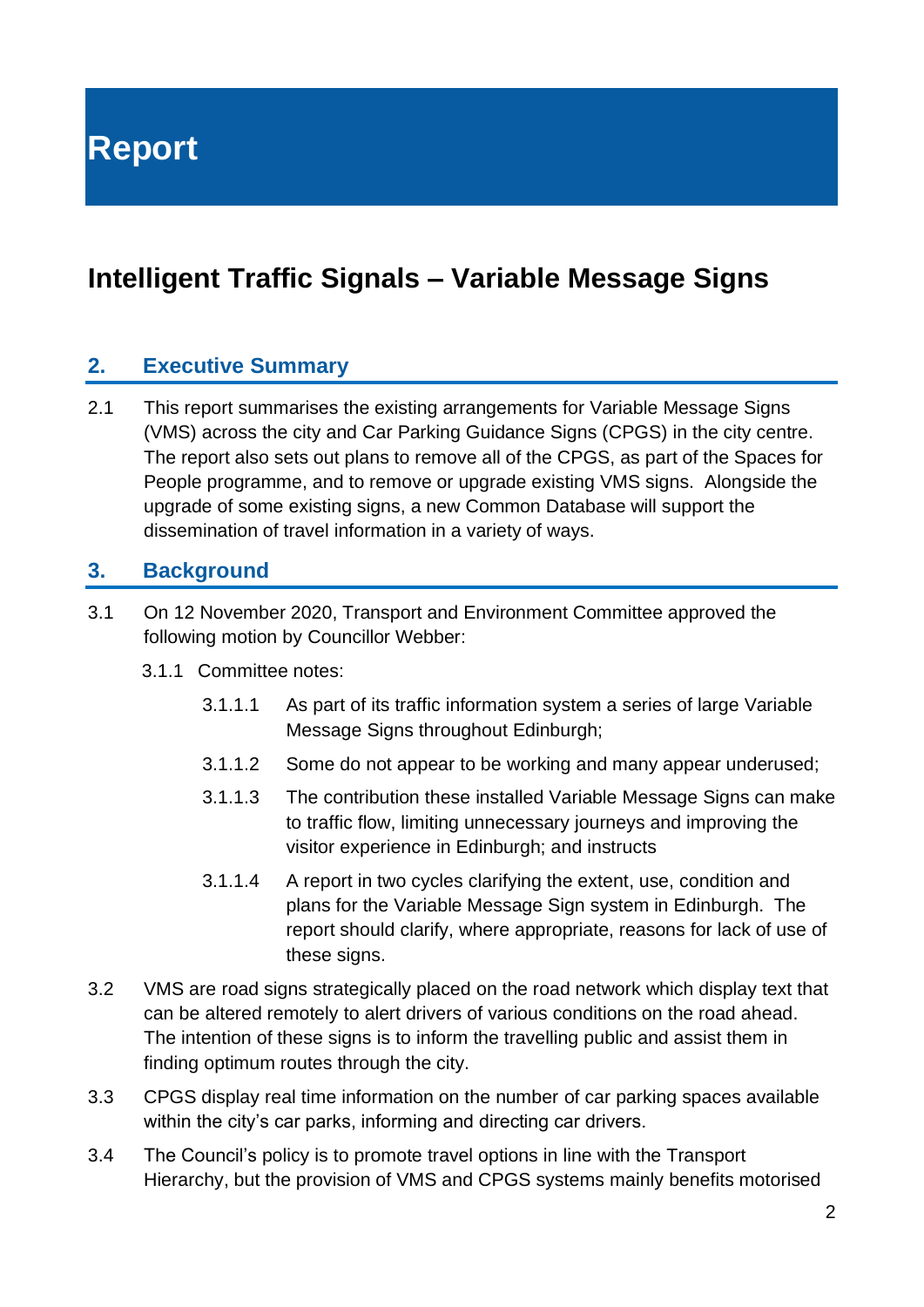vehicle users with these signs being generally unused by those that use more active modes of transport or public transport.

# **4. Main report**

#### **Existing VMS**

- 4.1 There are currently 32 VMS and 20 CPGS in the city. The first of these were installed in 2006, with the most recent additions being installed in 2011.
- 4.2 The VMS were installed with the intended purpose of alerting drivers to conditions on the road ahead such as roadworks, congestion, hazards and weather warnings. This enables drivers to change their route or modify their driving behaviour. This type of travel information has potential benefits such as reduced local vehicle emissions, reduced travel times for drivers and improved safety.
- 4.3 Unfortunately, the maintenance period was only for 12 months from installation of the VMS and it has not been possible to extend the maintenance as there have been numerous faults with the light-emitting diode (LED) boards and power supplies These faults coupled with the lack of maintenance means that it is not possible to operate the VMS across the city.

#### **Existing CPGS**

- 4.4 Similar issues, relating to the LED boards and power supplies were also encountered when the CPGS were installed in the city centre, and there were also issues with the receipt of third party data relating to the number of car parking spaces.
- 4.5 The location of the CPGS, which are positioned exclusively within the city centre, means they can have a negative impact on the flow of pedestrians in areas of busy footfall.
- 4.6 The Council, as part of the Spaces for People programme, in partnership with Living Streets, will be removing all 20 CPGS within the city to free up footway space. Therefore, their removal will provide great benefits in terms of the promotion of active travel modes whilst not adversely affecting car drivers.

#### **Next Steps**

- 4.7 Since these signs were installed in 2006, technology has advanced significantly, particular for in-car information and guidance systems, and alerts to smartphones. This provides an opportunity to modernise the way that traffic information is shared and to also to expand the service to cater for all other transport users, including active travel.
- 4.8 As part of the Smart Cities programme it is planned to conduct an assessment of the current VMS stock and to remove the least useful of the signs, while retaining a small number of strategically placed signs. The VMS will be removed if they are not considered to be located at a significant driver decision point on the network.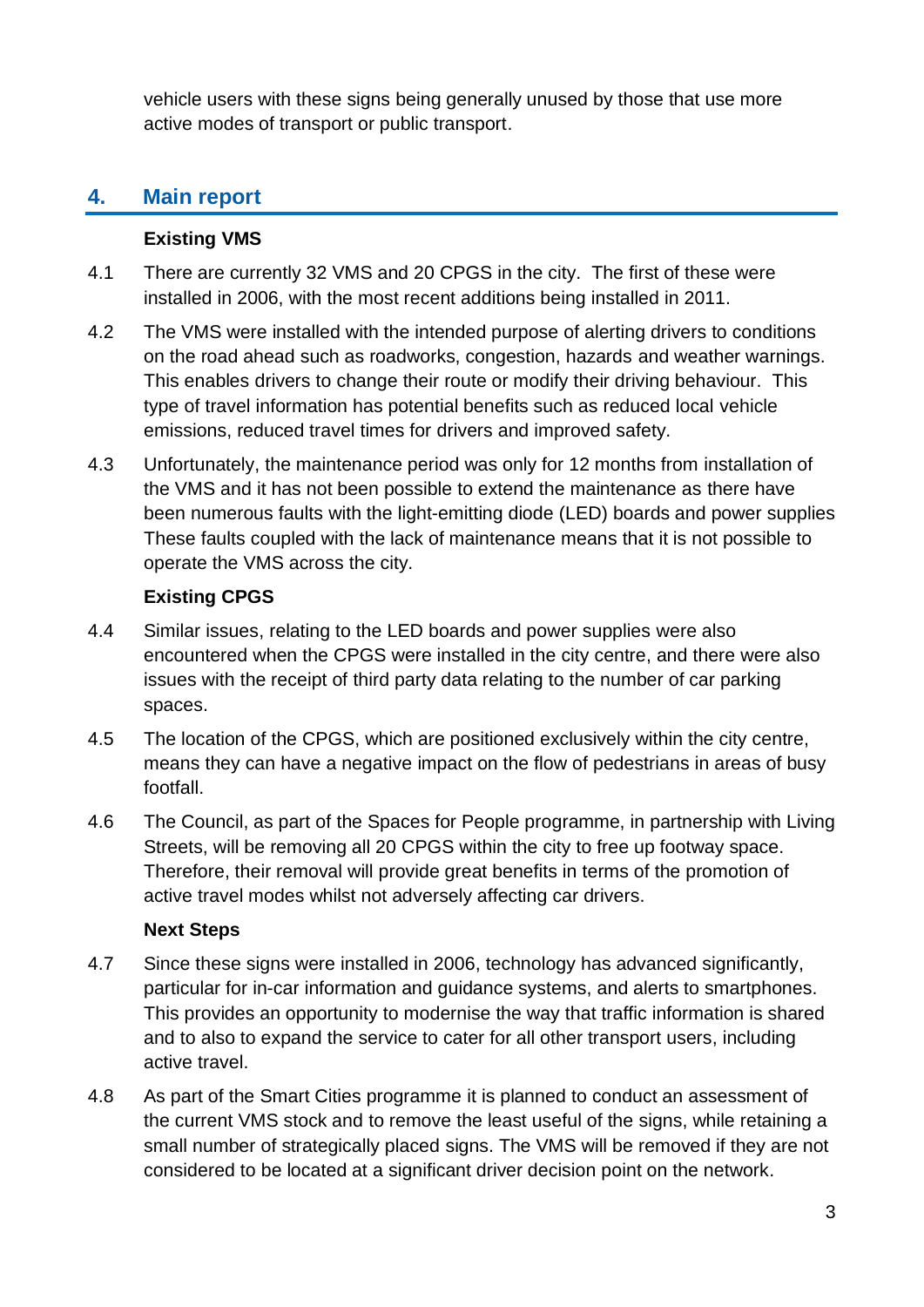- 4.9 The Smart Cities programme has received funding from the European Regional Development Fund (ERDF) to upgrade the VMS which are strategically located. These can then be linked to a new common database system.
- 4.10 The Common Database is a digital platform which brings together all traffic/environmental sensors/data and travel information systems and provides greater opportunities to optimise the journeys of Edinburgh's citizens and visitors. Procurement of this new Common Database system gives the Council an opportunity to modernise and expand the Travel Information System, prioritise active travel and better engage with all road users to enable them to plan their journeys more effectively and will allow automatic alerts to be sent to the VMS and to smartphones and in-car information systems across the city at the same time.
- 4.11 This system will also enable facilities such as text to speech to transmit travel information in the future via digital communication systems, reaching more road users and not relying upon travellers passing a specific location on the road network.
- 4.12 The technology available to assist motorised vehicle users in finding car parking spaces has also changed significantly since 2006. It is now common practice to book a car parking space on a smartphone and to be able to receive directions to the car park via the same device. This technology effectively replaces all the functionality intended by the CPGS and makes the associated physical infrastructure redundant.
- 4.13 The Edintravel Travel Information Service operates from 7am to 7pm on Twitter every weekday and travel information updates are sent from this service to all followers. It is envisaged that this service will continue to support the dissemination of travel information for the city.

#### **5. Next Steps**

- 5.1 The removal of the CPGS is planned to be completed by mid-May 2021.
- 5.2 The system changes, as part of the ERDF Smart Cities programme, are due to be completed by September 2022.

## **6. Financial impact**

- 6.1 There are cost implications in removing the existing VMS and also in terms of upgrading and refurbishing the remaining VMS sites.
- 6.2 To progress with the removal and upgrading of the VMS as part of the Smart Cities programme, 60% of the funding must be in place, to be matched by 40% funding from the ERDF.
- 6.3 The total cost of this work is estimated to be £30,000, therefore a budget of £18,000 would be required. Council officers are working to identify potential funding sources to meet these costs.